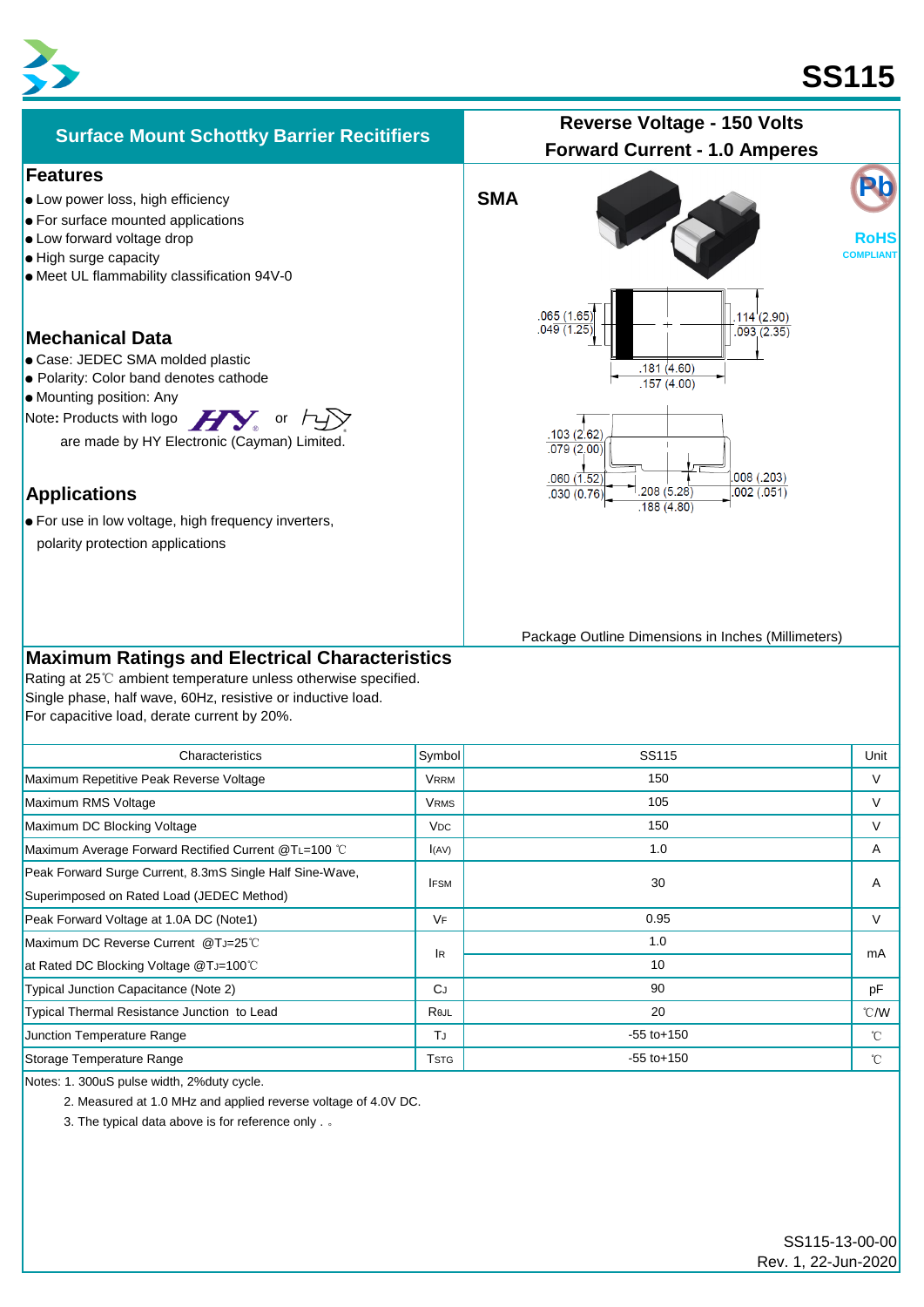## **Rating and Characteristic Curves SS115**









Fig. 2 - Maximum Non-Repetitive Surge Current